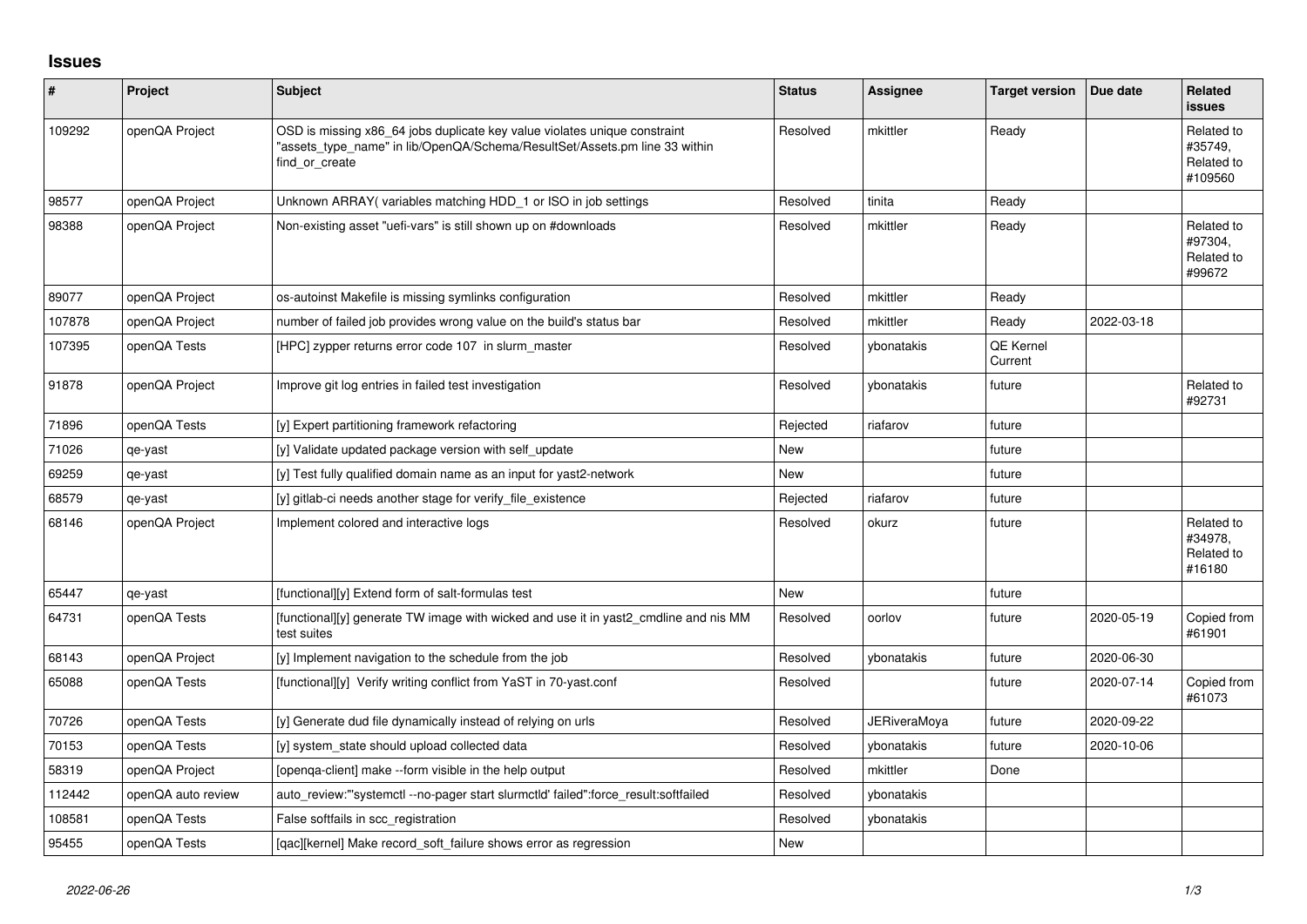| $\vert$ # | Project        | <b>Subject</b>                                                                 | <b>Status</b> | <b>Assignee</b>     | <b>Target version</b> | Due date   | Related<br><b>issues</b> |
|-----------|----------------|--------------------------------------------------------------------------------|---------------|---------------------|-----------------------|------------|--------------------------|
| 91941     | openQA Tests   | [qac] test fails in docker_runc                                                | Resolved      | ybonatakis          |                       |            |                          |
| 68908     | openQA Tests   | [y] Remove deprecated sections from autoyast profile                           | Rejected      |                     |                       |            |                          |
| 66427     | openQA Project | openqa-cli cant trigger single job                                             | Rejected      | ybonatakis          |                       |            |                          |
| 65858     | openQA Tests   | [functional] ppc64le iso is not bootable                                       | Rejected      | riafarov            |                       |            |                          |
| 64328     | openQA Tests   | [functional][y] fix hostname_inst from btrfs_libstorage-ng                     | Rejected      | ybonatakis          |                       |            |                          |
| 64165     | openQA Tests   | [functional][y][periodic] test fails in nis_server                             | Rejected      |                     |                       |            |                          |
| 62495     | openQA Tests   | [functional][y][opensuse] Update support_server on o3 for remote installations | Closed        |                     |                       |            | Copied to<br>#62498      |
| 61100     | openQA Tests   | [functional][y] test fails in scc_registration                                 | Resolved      | riafarov            |                       |            |                          |
| 59312     | openQA Tests   | [functional][y] could not resolv repos urls                                    | Rejected      | riafarov            |                       |            |                          |
| 59309     | openQA Tests   | [Functional][y]test fails in verify_ext4                                       | Rejected      | riafarov            |                       |            |                          |
| 59061     | openQA Tests   | test fails in installation                                                     | Rejected      |                     |                       |            |                          |
| 59012     | openQA Tests   | [functional][y] test fails in yast_sysconfig                                   | Resolved      | riafarov            |                       |            |                          |
| 55964     | openQA Tests   | [functional][y] test fails in scc_registration because of missing step         | Rejected      | riafarov            |                       |            |                          |
| 55949     | openQA Tests   | [functional][y] yaml schedulers are not found                                  | Resolved      | riafarov            |                       |            |                          |
| 54041     | openQA Project | test terminates in openqa in scenario with raid partitioning                   | Resolved      | okurz               |                       |            |                          |
| 49697     | openQA Project | [Bug] Needle panel shows incorrect matches                                     | Rejected      |                     |                       |            |                          |
| 55151     | openQA Project | [functional][y] provide message explaining the failure in script_run           | Resolved      | ybonatakis          |                       | 2019-10-08 |                          |
| 69862     | openQA Tests   | [y] supportserver_generator_from_hdd fails for x86_64                          | Resolved      | ybonatakis          |                       | 2020-08-25 |                          |
| 72277     | qe-yast        | [y] Modify check in autoyast installation test                                 | Closed        | <b>JERiveraMoya</b> | <b>SLE 15 SP3</b>     |            |                          |
| 72274     | qe-yast        | [y] nfs mount timeout investigation                                            | Rejected      | riafarov            | <b>SLE 15 SP3</b>     |            |                          |
| 70546     | qe-yast        | [y] Remove soft fail for bsc#1175374                                           | Closed        | riafarov            | <b>SLE 15 SP3</b>     |            | Related to<br>#70174     |
| 68515     | openQA Tests   | [y] iscsi_client wont be fixed in SLE15SP2                                     | Rejected      | riafarov            | <b>SLE 15 SP3</b>     |            |                          |
| 68152     | openQA Tests   | [y] Revert Negative Lookhead for 'nothing provides /bin/sh'                    | Resolved      | riafarov            | <b>SLE 15 SP3</b>     |            |                          |
| 69142     | qe-yast        | [y] Adjust bootloader for MM on aarch64                                        | Resolved      | ybonatakis          | <b>SLE 15 SP3</b>     | 2020-08-11 |                          |
| 70693     | openQA Tests   | [y][fast] test fails in validate_mirror_repos                                  | Resolved      | riafarov            | <b>SLE 15 SP3</b>     | 2020-09-08 |                          |
| 70228     | openQA Tests   | [y] restore checkmedia tests in YaST group for virtualization                  | Resolved      | riafarov            | <b>SLE 15 SP3</b>     | 2020-09-08 |                          |
| 71722     | openQA Tests   | [y] test fails in yast2_i                                                      | Resolved      | <b>JERiveraMoya</b> | <b>SLE 15 SP3</b>     | 2020-10-06 |                          |
| 70237     | openQA Tests   | [y] Add validations for textmode of ppc64le                                    | Resolved      | syrianidou_sofia    | <b>SLE 15 SP3</b>     | 2020-10-06 |                          |
| 71842     | qe-yast        | [y][powervm] select_patterns does not select software link                     | Closed        | <b>JERiveraMoya</b> | <b>SLE 15 SP3</b>     | 2020-10-20 |                          |
| 71830     | qe-yast        | [y] Set default target based on the expectations                               | Closed        | <b>JERiveraMoya</b> | <b>SLE 15 SP3</b>     | 2020-10-20 |                          |
| 71608     | qe-yast        | [y] post_fail_hooks fails with script timeout, no logs collected               | Closed        | riafarov            | <b>SLE 15 SP3</b>     | 2020-10-20 |                          |